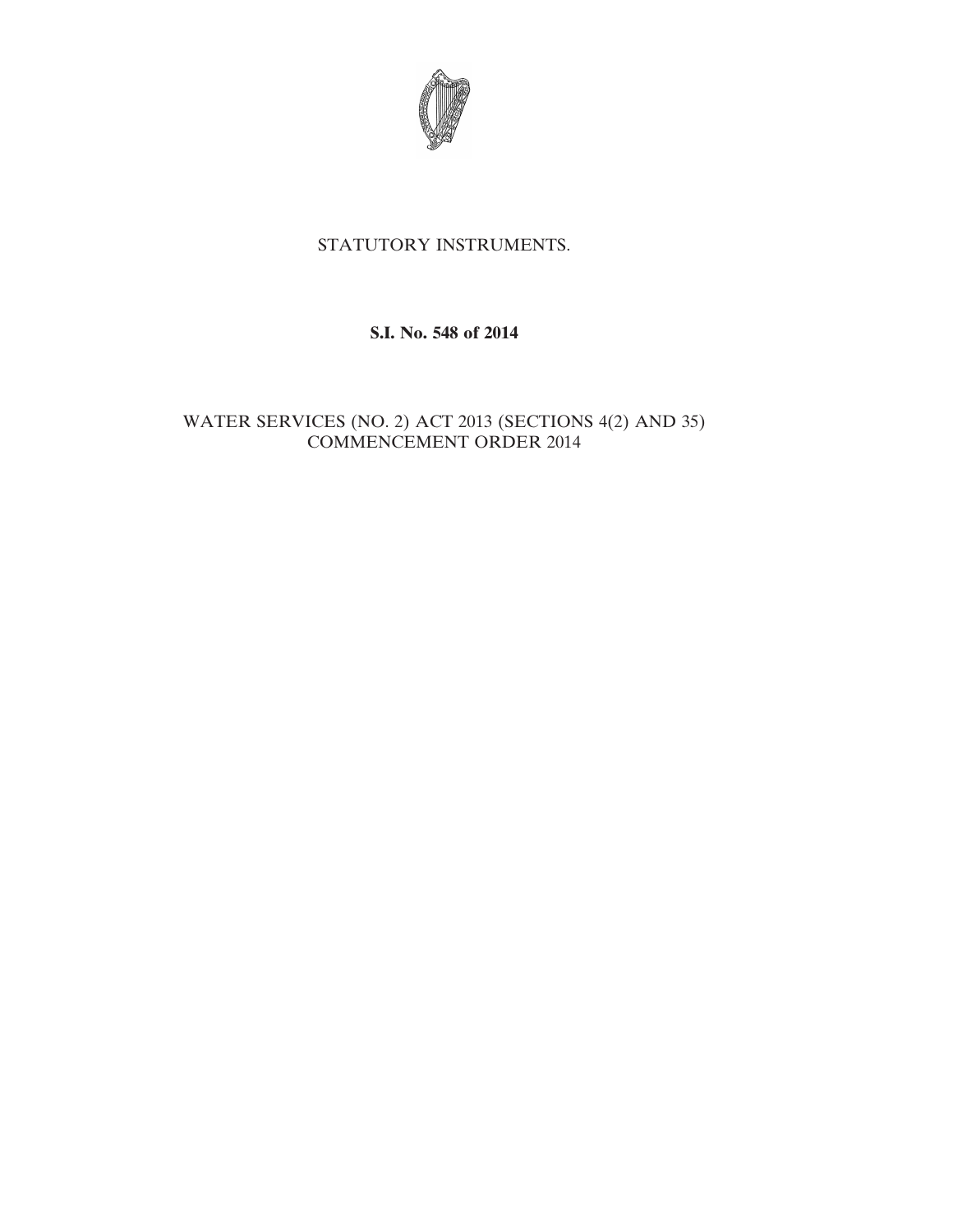#### WATER SERVICES (NO. 2) ACT 2013 (SECTIONS 4(2) AND 35) COMMENCEMENT ORDER 2014

I, ALAN KELLY, Minister for the Environment, Community and Local Government, in exercise of the powers conferred on me by section 1(3) of the Water Services (No. 2) Act 2013 (No. 50 of 2013), hereby order as follows:

1. This Order may be cited as the Water Services (No. 2) Act 2013 (Sections 4(2) and 35) Commencement Order 2014.

2. The day appointed as the day on which subsection (2) (in so far as it relates to the repeal of section 12 of the Water Services Act 2013 (No. 6 of 2013)) of section 4 and section 35 of the Water Services (No. 2) Act 2013 (No. 50 of 2013) come into operation is the 3rd day of December 2014.



GIVEN under my Official Seal, 1 December 2014.

> ALAN KELLY, Minister for the Environment, Community and Local Government.

*Notice of the making of this Statutory Instrument was published in "Iris Oifigiúil" of* 5*th December*, 2014.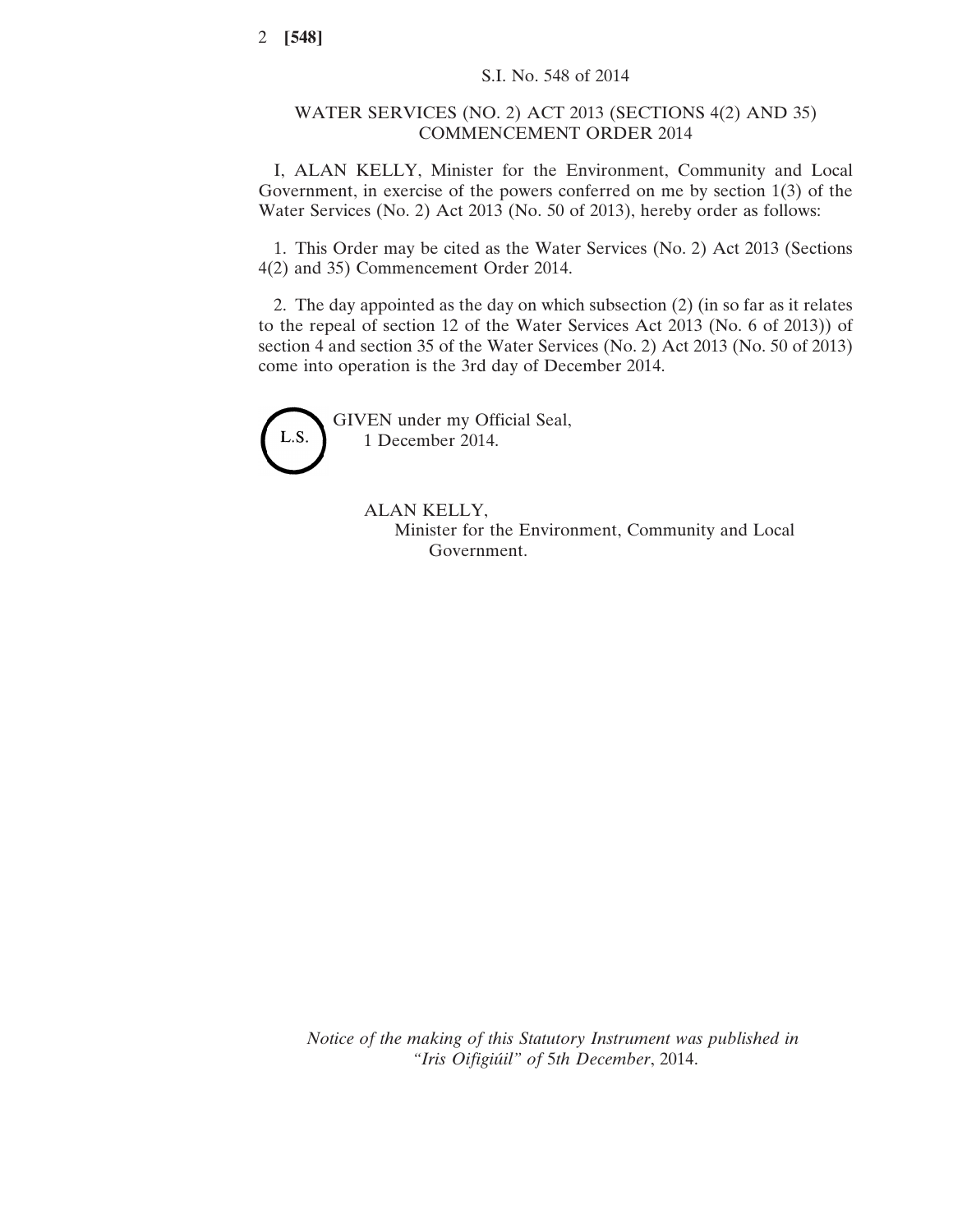**[548]** 3

#### EXPLANATORY NOTE

*(This note is not part of the Instrument and does not purport to be a legal interpretation)*

This Order brings into operation certain general provisions of the Water Services (No. 2) Act 2013.